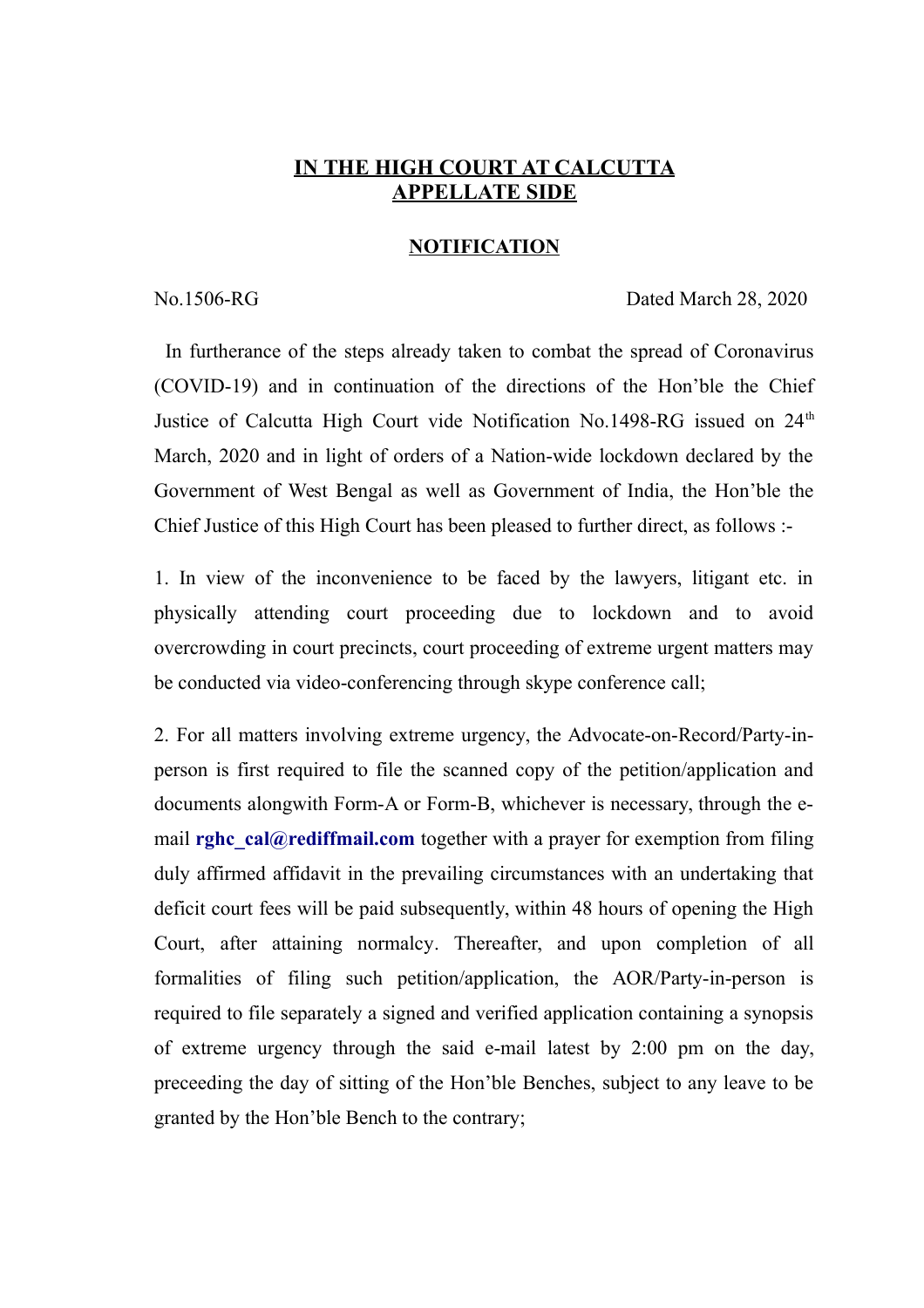3. The application must inter-alia clearly contain the case-details, Bench-details, contact-details of the AOR/party in-person including e-mail id, mobile number and alternate number(s), residence/office address with Pin Code and Police Station. The application must also contain a separate paragraph giving consent that the matter may be taken up through the Video-Conferencing mode. In the application, the AOR/Party-in-Person must specify as to whether he would link through own desktop/laptop/mobile or would prefer to avail such facility in the High Court premises;

4. For the purpose of video-conferencing, the AOR/Party-in-person are hereby also requested to mention their **'Skype'** contact details, alongwith other details in their mentioning application, as per procedure detailed in para 2 and 3 above;

5. Upon approval of the urgency by the Hon'ble Presiding Judge of the Bench(es), the case(s) would be enlisted in the cause-list to be published on the website of the Hon'ble High Court in 'Notification' column by evening hours on the day preceeding the sitting of the Bench. The list may also be published on the selfsame day upon leave of the Bench;

6. In all cases taken on the board, an intimation regarding time of sitting of the Hon'ble Bench(es) and approximate time of the hearing of their case(s) shall be sent to the concerned AOR/Party-in-Person on the Mobile Number and e-mail as mentioned in the application. It is, therefore, desired that the AOR/Party-in-Person must keep his mobile free around the time indicated, as the High Court Registry will call on the mobile number mentioned in their application when the matter is to be called for hearing through video-conferencing, as per cause-list;

7. If the Advocate/Party-in-Person is unable to connect through videoconferencing due to non-availability of hardware/network on any given date, the matter would be listed on the next date of the sitting of any Bench and the AOR/Party-in-Person may appear through Video-Conferencing facility being